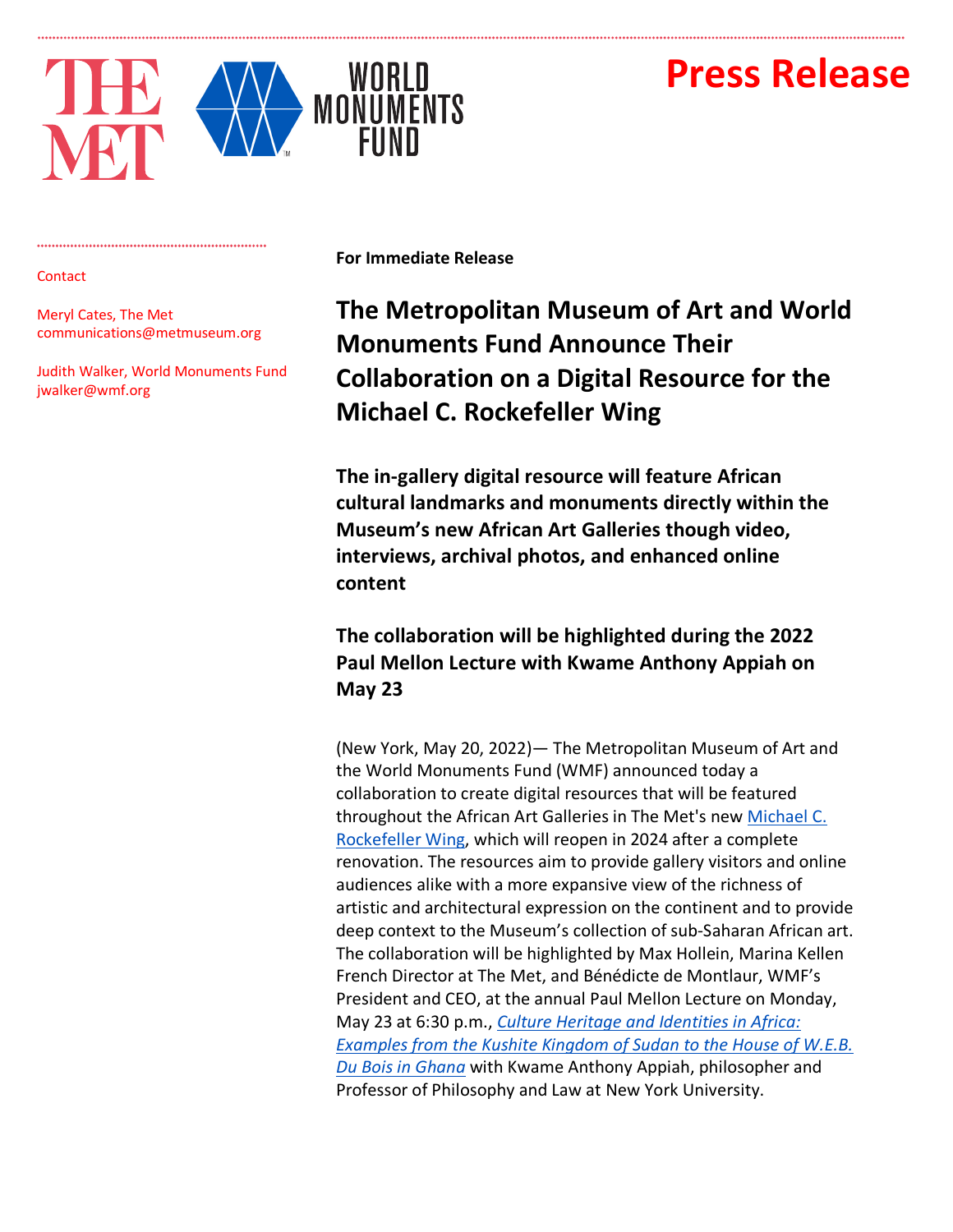The reenvisioning of The Met's African Art Galleries seeks to anchor the completely new physical design to relevant regional aesthetics. In reintroducing material artifacts in the collection, this digital resource will provide a more expansive understanding of Africa's diverse cultural landscapes and creative traditions. Together, The Met and WMF will jointly select 12 to 15 historic sites from sub-Saharan Africa—some of which are currently inaccessible to most visitors to these sites—to include in the project, spotlighting local communities and their unique relationships to their heritage and its preservation. It will afford a geographic survey of sites selected for their cultural and historical significance that span antiquity to the 20th century and also reflect different stages in WMF's involvement, from those that are currently on the World Monuments Watch to projects that reflect decades of active engagement.

"This important collaboration with the World Monuments Fund will provide The Met's audiences with opportunities to engage with some of the most sublime landmarks on earth through innovative digital resources presented within the Museum's African Art Galleries," said Max Hollein, Marina Kellen French Director of The Metropolitan Museum of Art. "The significant initiative allows us to foreground the knowledge of those who are actively engaged with these living sites while offering a fuller context for the magnificent works of art that will be displayed when the Michael C. Rockefeller Wing reopens in 2024."

Highlighted at regular intervals throughout the galleries, these digital features will aim to provide individual perspectives on the importance of conservation efforts and the challenges they pose, as well as interactive visuals. The editorial approach and content will be reviewed by an advisory committee composed of experts on the continent, including Kwame Anthony Appiah, Professor of Philosophy and Law at New York University, and Mamadou Diouf, Leitner Family Professor of African Studies and Director of the Institute for African Studies at Columbia University, among others.

Since its founding in 1965, WMF has been involved at more than 70 cultural sites in Africa, combating threats to their survival through advocacy, conservation efforts, capacity building programs, and documentation.

"World Monuments Fund is thrilled to embark on this pilot project with The Metropolitan Museum of Art that will provide an array of individual, local perspectives on the importance of cultural heritage and conservation at some of the many sites across the continent where WMF has worked on the ground with local communities for years," said WMF President and CEO de Montlaur. "By highlighting and preserving heritage that truly reflects the diversity of creative voices of humanity, cultural heritage can play a transformative role in building a more inclusive society."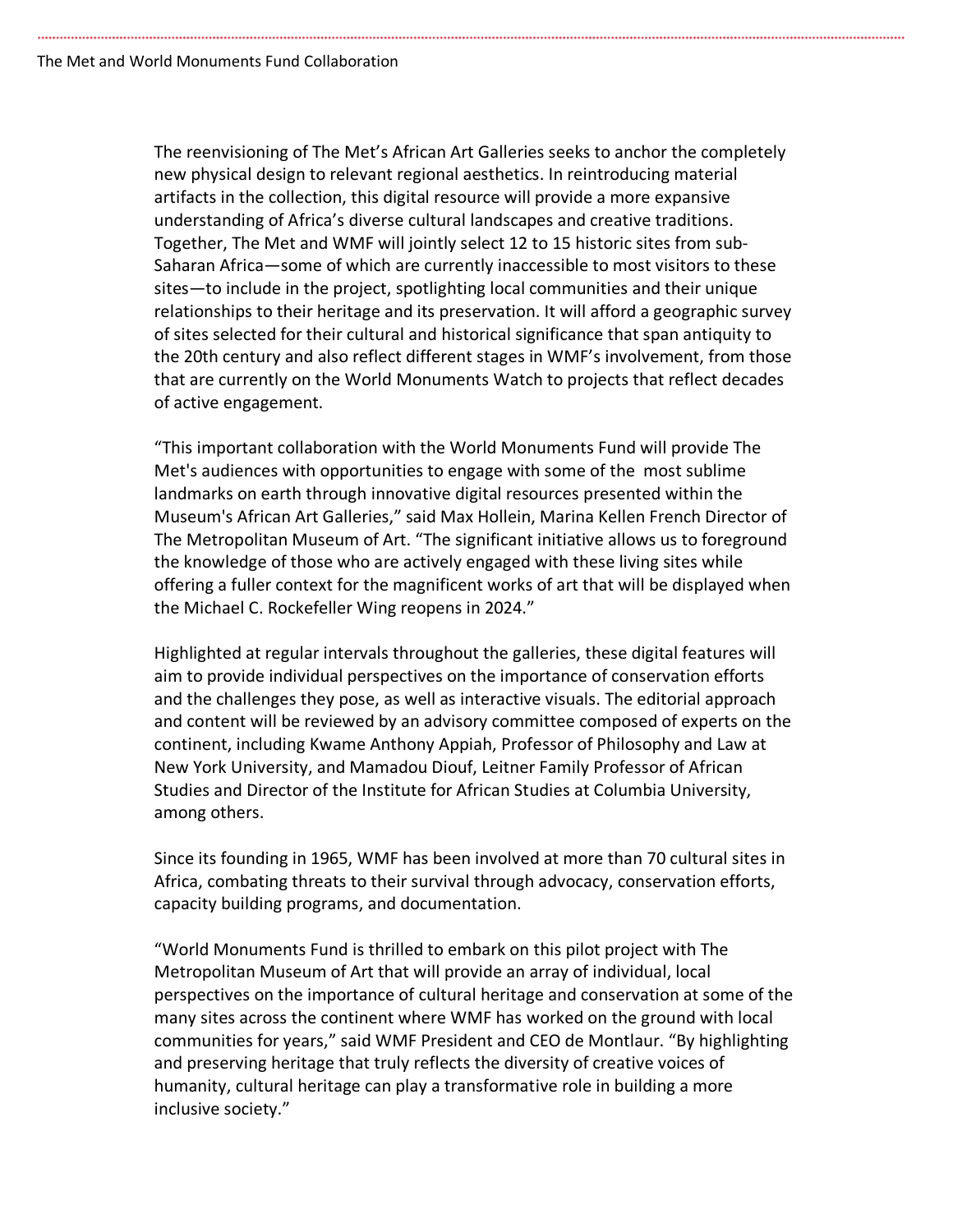## During the event on May 23, *Cultural Heritage and Identities in Africa: Examples from the Kushite Kingdom of Sudan to the House of W. E. B. Du Bois in Ghana*,

Appiah, who serves on the board of trustees at WMF and on the Visiting Committee for the Michael C. Rockefeller Wing, will discuss WMF's preservation partnerships across Africa at historical sites in Sudan, Ethiopia, Tanzania, Benin, and Togo and reflect on the cultural heritage of Africa, from the Nubian pyramids of Sudan to the Koutammakou Cultural Landscape in Benin and Togo, and the redesign of the W. E. B. Du Bois Museum Complex in Ghana. Appiah will also address the complex and varied interactions between cultural heritage and questions of identity, memory, and community in various African nations and consider how new spaces like the Du Bois Museum highlight the relationship between place, memorialization, and time. This event will be held at The Met Fifth Avenue and is free with registration required.

In the summer of 2021, the Michael C. Rockefeller Wing at The Met closed to the public to begin implementation of a major renovation project that will reenvision its collections for a new generation of visitors. The galleries—40,000 square feet on the Museum's south side—will be overhauled and reimagined to reintroduce the department's three distinct collections of African Art, Ancient American Art, and Oceanic Art, displaying them as discrete elements in an overarching wing that is in dialogue with the Museum's collection as a whole. The Michael C. Rockefeller Wing is scheduled to reopen at the end of 2024.

## **About The Metropolitan Museum of Art**

The Met presents art from around the world and across time for everyone to experience and enjoy. The Museum lives in two iconic sites in New York City—The Met Fifth Avenue and The Met Cloisters. Millions of people also take part in The Met experience online. Since it was founded in 1870, The Met has always aspired to be more than a treasury of rare and beautiful objects. Every day, art comes alive in the Museum's galleries and through its exhibitions and events, revealing both new ideas and unexpected connections across time and across cultures.

### **About World Monuments Fund**

World Monuments Fund is the leading independent organization devoted to safeguarding the world's most treasured places to enrich lives and build mutual understanding. For more than 55 years, working at more than 700 sites in 112 countries, its highly skilled experts have applied proven and effective techniques to the preservation of important architectural and cultural heritage sites around the globe. Through the World Monuments Watch—a biennial, nomination-based program—WMF uses cultural heritage conservation to empower communities and improve well-being. In partnership with local communities, funders, and governments, WMF seeks to inspire an enduring commitment to stewardship for